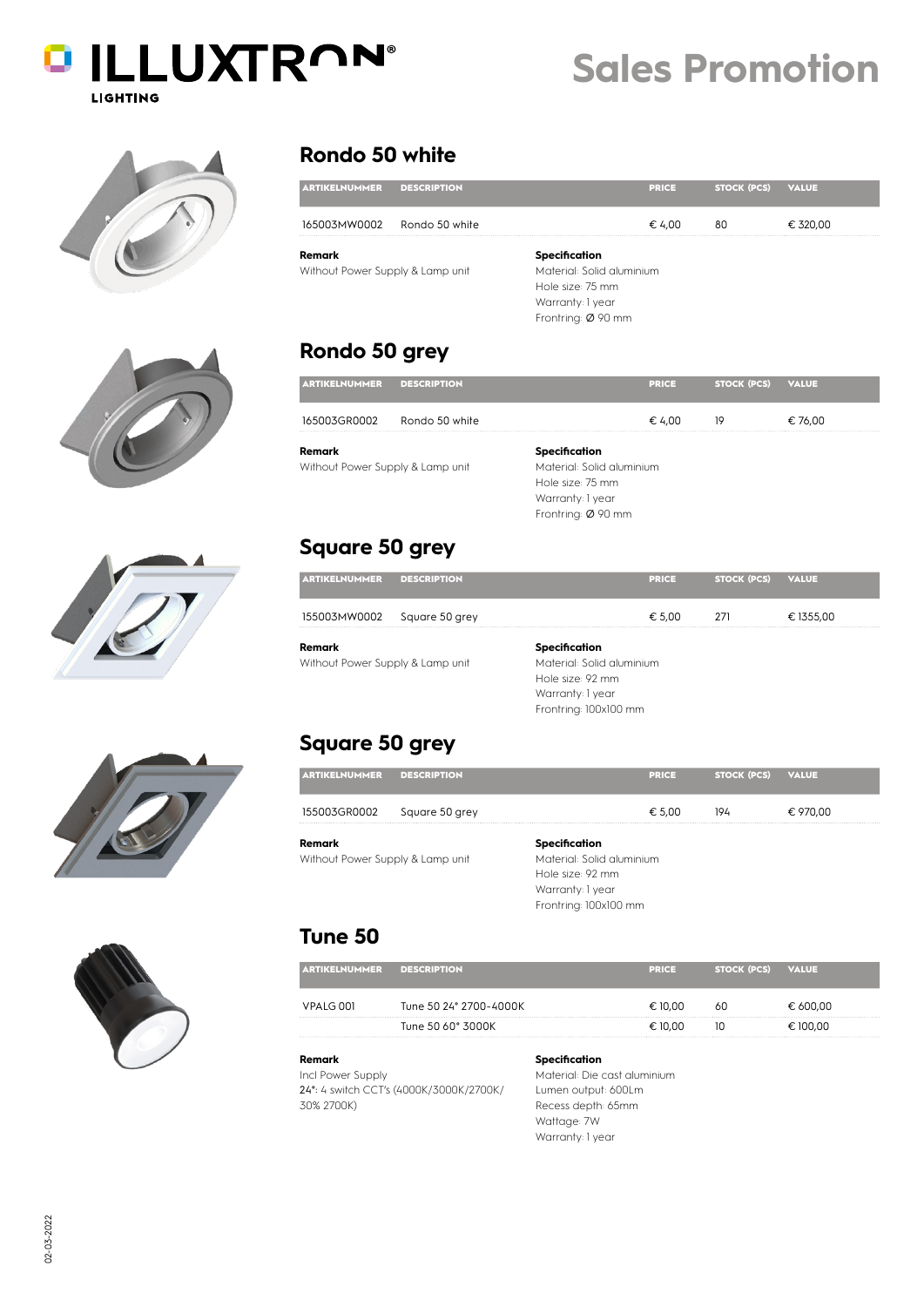

# **Sales Promotion**









| <b>ARTIKELNUMMER</b>                      | <b>DESCRIPTION</b>                 |                                                                                                                                      | <b>PRICE</b> | <b>STOCK (PCS)</b> | <b>VALUE</b> |
|-------------------------------------------|------------------------------------|--------------------------------------------------------------------------------------------------------------------------------------|--------------|--------------------|--------------|
| VPALG 002                                 | CL 50 24° 2700-4000K               |                                                                                                                                      | € 10,00      | 50 pcs             | € 500,00     |
| Remark<br>Incl Power Supply<br>30% 2700K) | 4 switch CCT's (4000K/3000K/2700K/ | <b>Specification</b><br>Material: Die cast aluminium<br>Lumen output: 600Lm<br>Recess depth: 43mm<br>Wattage: 7W<br>Warranty: 1 year |              |                    |              |

### **Omega**

| <b>ARTIKELNUMMER</b> | <b>DESCRIPTION</b>          | <b>PRICE</b> | <b>STOCK (PCS)</b> | <b>VALUE</b> |
|----------------------|-----------------------------|--------------|--------------------|--------------|
|                      | 304603MW3402 Omega 75 2700K | € 10.00      | 1096               | € 10.960,00* |
|                      | 303403MW3402 Omega 75 3000K | € 10.00      | 371                | € 3.710,00*  |
|                      |                             |              |                    |              |

Due to end of life LED module

### **Specification**

Material: Metal housing Colour: Black (615x), Crome (400x) Colour: Gold (696x), Copper (1029x) Beam Angle: 24° (723x) or 60° (873x) Warranty: 1 year Hole size: Ø 75 mm Frontring: Ø 90 mm

## **Fluxe 75 LV (Gen1)**

| <b>ARTIKELNUMMER</b> | <b>DESCRIPTION</b>                       | <b>PRICE</b> | <b>STOCK (PCS)</b> | <b>VALUE</b> |
|----------------------|------------------------------------------|--------------|--------------------|--------------|
|                      | Fluxe 75 LV (Gen1) 1000Lm 3000K cs white | € 10,00      | 10                 | € 100,00     |
| Remark               | Specification                            |              |                    |              |
| Incl. Power Supply   | Material: Die cast aluminium             |              |                    |              |
|                      | Warranty: 1 year                         |              |                    |              |
|                      | Hole size: $\varnothing$ 75 mm           |              |                    |              |
|                      | Frontring: Ø 90 mm                       |              |                    |              |

## **Fabio 75 LV (Gen1)**

|                                  | Fabio 75 LV (Gen1) 1000Lm 2700-6500K cs white € 10,00 |              |                   | € 40.00 |
|----------------------------------|-------------------------------------------------------|--------------|-------------------|---------|
|                                  |                                                       |              |                   |         |
| <b>ARTIKELNUMMER DESCRIPTION</b> |                                                       | <b>PRICE</b> | STOCK (PCS) VALUE |         |

Incl. Power Supply Can also be used on 1 channel (2700K or 6500K)

### Material: Die cast aluminium Warranty: 1 year Hole size: Ø 75 mm Frontring: 90x90 mm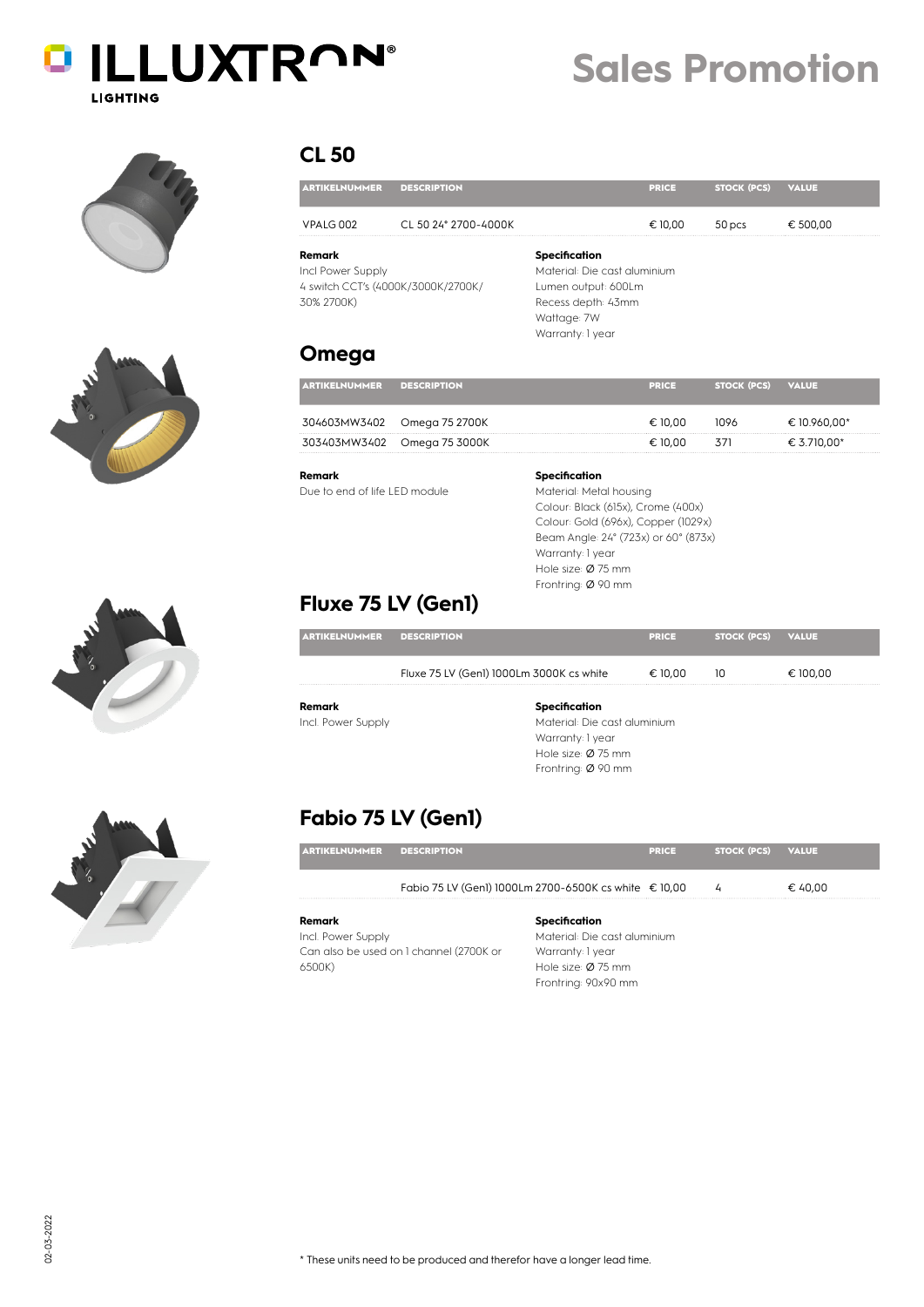







### **Curion 75 LV (Gen1)**

| <b>ARTIKELNUMMER</b>                    | <b>DESCRIPTION</b>                            |                                | <b>PRICE</b> | <b>STOCK (PCS)</b> | <b>VALUE</b> |
|-----------------------------------------|-----------------------------------------------|--------------------------------|--------------|--------------------|--------------|
|                                         | Curion 75 LV (Genl) 1000Lm 2700-6500K cs grey |                                | € 10.00      | 34                 | € 340.00     |
| Remark                                  |                                               | Specification                  |              |                    |              |
| Incl. Power Supply                      |                                               | Material: Die cast aluminium   |              |                    |              |
| Can also be used on 1 channel (2700K or |                                               | Warranty: 1 year               |              |                    |              |
| 6500K)                                  |                                               | Hole size: $\varnothing$ 75 mm |              |                    |              |
|                                         |                                               | Frontring: Ø 90 mm             |              |                    |              |

**Sales Promotion**

### **Linea 75 LV (Gen1)**

| KELNUMMER | <b>DESCRIPTION</b>                    | <b>PRICE</b> | STOCK (PCS) | <b>VALUE</b> |
|-----------|---------------------------------------|--------------|-------------|--------------|
|           | Linea 75 (Genl) 1000Lm 4000K cs white | € 10.00      | 8           | € 80.00      |
|           | Linea 75 (Genl) 1000Lm 3000K cs white | € 10.00      | 14          | € 140.00     |

**Remark** Incl. Power Supply **Specification**

Material: Die cast aluminium Warranty: 1 year Hole size: Ø 75 mm Frontring: Ø 90 mm

### **Fabio 75 LV (Gen1)**

| <b>ARTIKELNUMMER</b> | <b>DESCRIPTION</b>                    | <b>PRICE</b>                 | STOCK (PCS) VALUE |          |
|----------------------|---------------------------------------|------------------------------|-------------------|----------|
|                      | Fabio 75 (Genl) 1000Lm 3000K cs white | € 10.00                      | 80                | € 800,00 |
| Remark               | Specification                         |                              |                   |          |
| Incl. Power Supply   |                                       | Material: Die cast aluminium |                   |          |
|                      |                                       | Warranty: 1 year             |                   |          |

Hole size: Ø 75 mm Frontring: 90x90 mm

### **Fluxe 90 LV (Gen1)**

| <b>KELNUMMER</b>   | <b>DESCRIPTION</b>                         | <b>PRICE</b> | STOCK (PCS) | <b>VALUE</b> |  |
|--------------------|--------------------------------------------|--------------|-------------|--------------|--|
|                    | Fabio 90 (Genl) 1000Lm 2700-6500K cs white | € 10,00      | 33          | € 330,00     |  |
| Remark             | Specification                              |              |             |              |  |
| Incl. Power Supply | Material: Die cast aluminium               |              |             |              |  |

Can also be used on 1 channel (2700K or 6500K)

Warranty: 1 year Hole size: Ø 75 mm Frontring: Ø 105 mm

### **Linea 75 MLMC**

| <b>ARTIKELNUMMER</b>  | <b>DESCRIPTION</b>         |                         | <b>PRICE</b> | <b>STOCK (PCS)</b> | <b>VALUE</b> |
|-----------------------|----------------------------|-------------------------|--------------|--------------------|--------------|
|                       | Linea 75 MLMC 2700K 1000Lm |                         | € 12,50      | 965                | € 12.062,50* |
| Remark                |                            | Specification           |              |                    |              |
| Without Power Supply  |                            | Material: Metal housing |              |                    |              |
| Or any other 75 model |                            | Colour: White, Black    |              |                    |              |
|                       |                            | Beam Anale: 80°         |              |                    |              |

Warranty: 1 year Hole size: Ø 75 mm Frontring: Ø 90 mm

\* These units need to be produced and therefor have a longer lead time.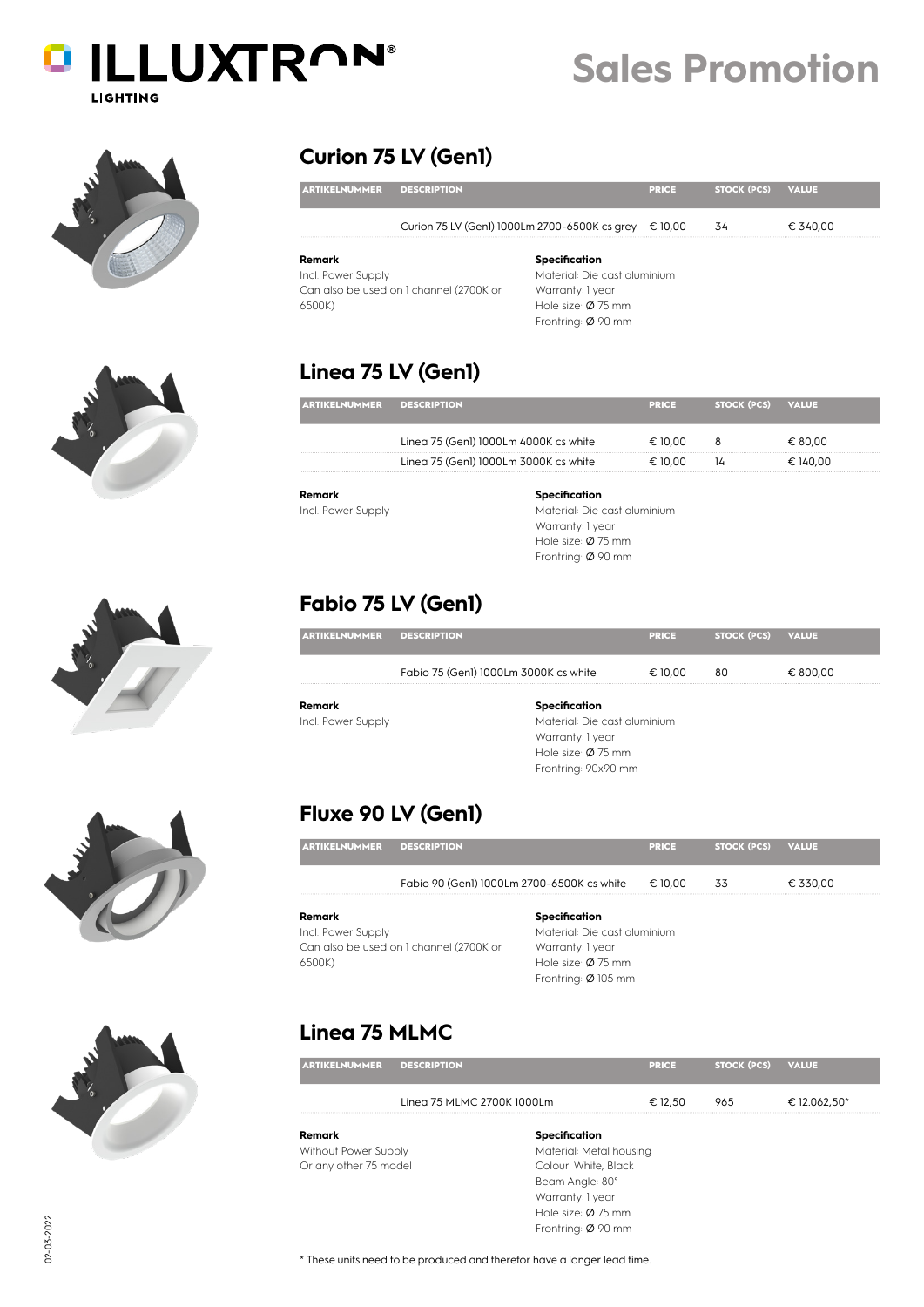





### **Linea DS-FS**

| <b>ARTIKELNUMMER</b> | <b>DESCRIPTION</b>                       | <b>PRICE</b> | <b>STOCK (PCS)</b> | <b>VALUE</b> |
|----------------------|------------------------------------------|--------------|--------------------|--------------|
| 50-2040-40           | Linea DS-FS HV-IC 2200Lm 4000K Triac dim | € 25,00      | 423                | € 10.575,00* |
| Remark               | Specification                            |              |                    |              |
|                      | Material: Die cast aluminium             |              |                    |              |
|                      | Colour: White or Black                   |              |                    |              |
|                      | Beam Angle: 18/37/60°                    |              |                    |              |
|                      | Warranty: 1 year                         |              |                    |              |
|                      | Hole size: Ø 120-130 mm                  |              |                    |              |
|                      | Frontring: Ø 140 mm                      |              |                    |              |
|                      | ___________                              |              |                    |              |

### **Fluxe 185 HV-IC**

| <b>ARTIKELNUMMER</b> | <b>DESCRIPTION</b>                                     | <b>PRICE</b> | <b>STOCK (PCS)</b> | <b>VALUE</b> |
|----------------------|--------------------------------------------------------|--------------|--------------------|--------------|
| 50-2041-27           | Fluxe 185 HV-IC 2000Lm 2700K CRI90 Trigc dim $€ 35.00$ |              | 47                 | € 1.645.00*  |
| 50-2044-27           | Fluxe 185 HV-IC 1250Lm 2700K CRI90 Triac dim           | € 30.00      | 38                 | € 1.140.00*  |
| 50-2044-40           | Fluxe 185 HV-IC 1250Lm 4000K CRI80 Trigc dim           | € 30.00      | 89                 | € 2.670.00*  |

**Remark**

Due to end of life LED module

### **Specification**

Material: Die cast aluminium Color: White or Black Beam Angle: 80° Warranty: 1 year Hole size: Ø 185 mm Frontring: Ø 230 mm

### **Linea LV(HE)+PS**

| <b>ARTIKELNUMMER</b> | <b>DESCRIPTION</b>                 | <b>PRICE</b> | <b>STOCK (PCS)</b> | VALUE       |
|----------------------|------------------------------------|--------------|--------------------|-------------|
| $90 - 4823 - 40$     | Linea LV(HE)+PS 3500Lm 4000K CRI95 | € 35.00      | Q                  | € 315.00*   |
| $90 - L822 - L0$     | Linea LV(HE)+PS 2200Lm 4000K CRI95 | 30.00        | 26                 | €.780.00*   |
| 90-4821-40           | Linea LV(HE)+PS 1400Lm 4000K CRI95 | € 25.00      |                    | € 1.050.00* |
| $90 - 4823 - 27$     | Linea LV(HE)+PS 3500Lm 2700K CRI95 | €.35.00      |                    | € 805.00*   |
| $Q0 - L8 22 - 27$    | Linea LV(HE)+PS 2200Lm 2700K CRI95 | € 30.00      | 19                 | € 570.00*   |
|                      | Linea LV(HE)+PS 1400Lm 2700K CRI95 |              |                    |             |

#### **Remark**

Incl Lampring Linea (10-1057-MW/BL) Excl Power Supply

#### **Specification**

Material: Die cast aluminium Efficacy: 110Lm/W Warranty: 1 year Hole size: Ø 185 mm Frontring: Ø 230 mm

### **Linea LV+PS**

| 0-4811-WH  | Linea LV+PS 4000Lm 4000K CRI95 | € 35.00 |     | € 1.715.00* |
|------------|--------------------------------|---------|-----|-------------|
| HW-8N84-N  | Linea LV+PS 3000Lm 4000K CRI95 | € 30.00 | 139 | € 4.170.00* |
| 90-4805-WH | Linea LV+PS 2000Lm 4000K CRI95 | 25.OO   |     | .150.00*    |
| )-4802-WH  | Linea LV+PS 1250Lm 4000K CRI95 | 20 U.U  |     | € 1100.00*  |

ARTIKELNUMMER DESCRIPTION PRICE STOCK (PCS) VALUE

#### **Remark**

Incl Lampring Linea (10-1057-MW/BL) Excl Power Supply

#### **Specification**

Material: Die cast aluminium Efficacy: 80Lm/W Warranty: 1 year Hole size: Ø 185 mm Frontring: Ø 230 mm



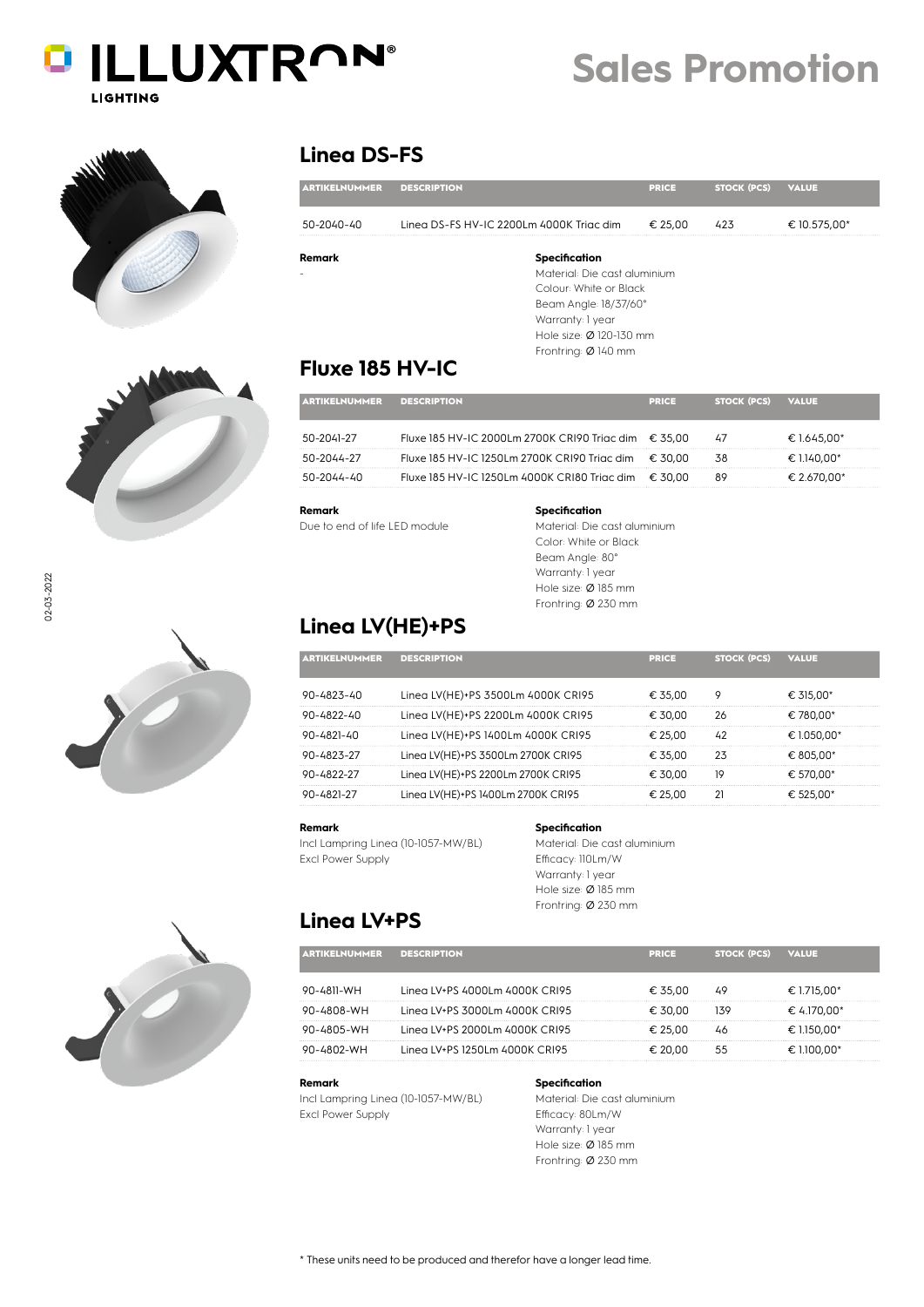# **DILLUXTRON® LIGHTING**









### **Linea LV+PS (LG)**

|                  |                                | ERKEE   | <b>STOCK (PCS)</b> | VALUE   |
|------------------|--------------------------------|---------|--------------------|---------|
| 1-4826-30        | Linea LV+PS 3000Lm 3000K CRI80 | -20.00  |                    | 220.00* |
| $90 - 4824 - 30$ | Linea LV+PS 1250Lm 3000K CRI80 | € 15.00 |                    |         |

#### **Remark**

Incl Lampring Linea (10-1057-MW/BL) Excl Power Supply

### **Specification**

Material: Die cast aluminium Efficacy: 80Lm/W Warranty: 1 year Hole size: Ø 185 mm Frontring: Ø 230 mm

### **Linea 185 LV+PS**

| <b>ARTIKELNUMMER</b> | <b>DESCRIPTION</b>                    | <b>PRICE</b> | <b>STOCK (PCS)</b> | <b>VALUE</b> |
|----------------------|---------------------------------------|--------------|--------------------|--------------|
| 90-7410-34MW         | Linea 185 LV+PS 1250Lm 4000K gs 1-10V | € 20.00      | 20                 | € 400,00     |
| Remark               | Specification                         |              |                    |              |
| Incl Power Supply    | Material: Die cast aluminium          |              |                    |              |
|                      | Hole size: 185mm                      |              |                    |              |
|                      | Wattage: 15W                          |              |                    |              |

Warranty: 1 year Hole size: Ø 185 mm Frontring: Ø 230 mm

### **Linea 185 LV+PS (LG)**

| <b>ARTIKELNUMMER</b> | <b>DESCRIPTION</b>                        | <b>PRICE</b> | <b>STOCK (PCS)</b> | <b>VALUE</b> |
|----------------------|-------------------------------------------|--------------|--------------------|--------------|
| 90-74EA-63MW         | Linea 185 LV+PS LG 1250Lm 3000K gs No dim | € 20.00      | 15                 | € 300,00     |
| Remark               | Specification                             |              |                    |              |
| Incl Power Supply    | Material: Die cast aluminium              |              |                    |              |
|                      | Hole size: 185mm                          |              |                    |              |
|                      | Wattaae: 15W                              |              |                    |              |

Warranty: 1 year Hole size: Ø 185 mm Frontring: Ø 230 mm

## **Linea 185 LV+PS (LG)**

| <b>ARTIKELNUMMER DESCRIPTION</b> |                                           | <b>PRICE</b> | STOCK (PCS) VALUE |          |
|----------------------------------|-------------------------------------------|--------------|-------------------|----------|
| 90-74EB-63MW                     | Linea 185 LV+PS LG 2000Lm 3000K gs No dim | € 25.00      | 34                | € 850.00 |
| Remark                           | Specification                             |              |                   |          |

Incl Power Supply

Material: Die cast aluminium Hole size: 185mm Wattage: 25W Warranty: 1 year Hole size: Ø 185 mm Frontring: Ø 230 mm

### **Linea 185 HV-IC**

| <b>ARTIKELNUMMER</b> | <b>DESCRIPTION</b>           | <b>PRICE</b> | STOCK (PCS) | <b>VALUE</b> |
|----------------------|------------------------------|--------------|-------------|--------------|
| 877503MW3955         | Linea 185 HV-IC 1250Lm 3000K | € 22.50      | 350         | € 7.875.00   |
| 877503MW4055         | Linea 185 HV-IC 1250Lm 4000K | € 22.50      | 431         | € 9.697.50   |

#### **Remark** Without Power Supply Or black colour or Linea 120 HV-IC model

**Specification**

Material: Metal housing Colour: White, Black Beam Angle: 80° Warranty: 1 year Hole size: Ø 185 mm Frontring: Ø 230 mm

# **Sales Promotion**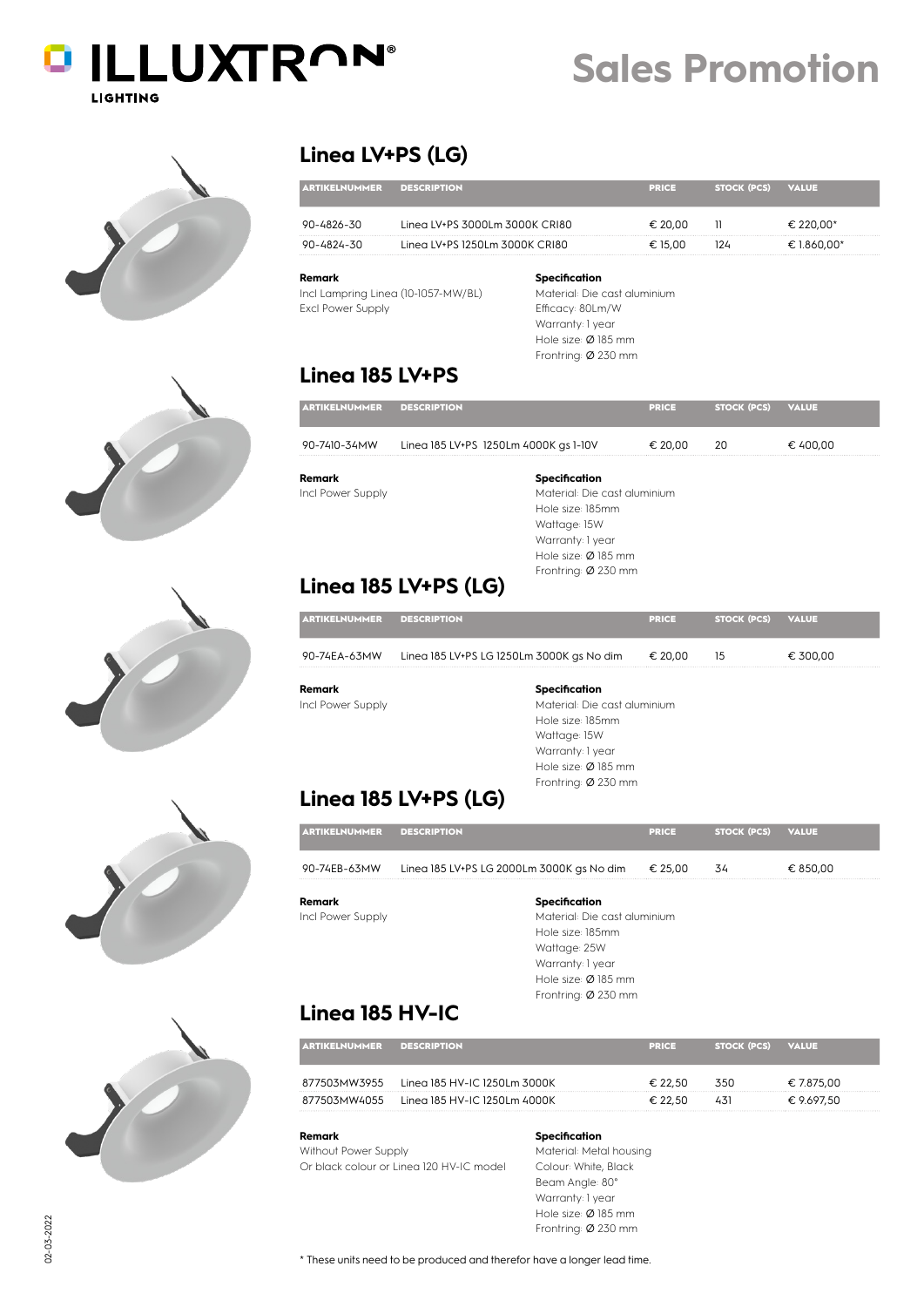| <b>DILLUXTRON®</b> |
|--------------------|
| LIGHTING           |

# **Sales Promotion**







### **Linea AS**

| <b>ARTIKELNUMMER</b>            | <b>DESCRIPTION</b>             | <b>PRICE</b> | <b>STOCK (PCS)</b> | <b>VALUE</b> |  |
|---------------------------------|--------------------------------|--------------|--------------------|--------------|--|
| 170403GRDB02                    | Linea AS grey 3000Lm 3000K 37° | € 35,00      | 428                | € 14.980,00* |  |
| Remark                          | Specification                  |              |                    |              |  |
| Or $18^{\circ}$ / 60 $^{\circ}$ | Material: Solid aluminium      |              |                    |              |  |
|                                 | Warranty: 1 year               |              |                    |              |  |
|                                 | 3 Phase adapter universal      |              |                    |              |  |

### **Linea AS**

| <b>ARTIKELNUMMER</b>           | <b>DESCRIPTION</b>                                 | <b>PRICE</b>                 | <b>STOCK (PCS)</b> | <b>VALUE</b> |  |  |
|--------------------------------|----------------------------------------------------|------------------------------|--------------------|--------------|--|--|
|                                | 170403MWDC02 Lineg AS CRI80 3000Lm 3000K 60° White | € 27.50                      | 40                 | € 100.00     |  |  |
| Remark                         | Specification                                      |                              |                    |              |  |  |
| Incl Potentiometer for dimming |                                                    | Material: Die cast aluminium |                    |              |  |  |
|                                | Warranty: 1 year                                   |                              |                    |              |  |  |
|                                |                                                    | 3 Phase adapter universal    |                    |              |  |  |

### **LEDpanel**

| <b>ELNUMMER</b> | <b>DESCRIPTION</b>                                               | <b>PRICE</b> | <b>STOCK (PCS)</b> | <b>VALUE</b> |
|-----------------|------------------------------------------------------------------|--------------|--------------------|--------------|
|                 | 304603MW3702 LED panel 595x595 4600Lm 4000K Dali & 1-10V € 30,00 |              | 15                 | € 450.00     |
|                 | 303403MW6402 LED panel 595x595 3400Lm 4000K Dali & 1-10V         | € 35.00      |                    | € 735.00     |
|                 |                                                                  |              |                    |              |

**Remark** Incl Power Supply

### **Specification**

Material: Metal housing Warranty: 1 year

### **LEDpanel**

Excl. Power supply NOQ 150 pieces

**Aviora 595x595**

| <b>ARTIKELNUMMER</b>     | <b>DESCRIPTION</b>                    |                         | <b>PRICE</b> | <b>STOCK (PCS)</b> | <b>VALUE</b> |
|--------------------------|---------------------------------------|-------------------------|--------------|--------------------|--------------|
|                          | 322303MW63E2 LED panel 1195x295 3000K |                         | € 20,00      |                    | € 140,00     |
| Remark                   |                                       | Specification           |              |                    |              |
| <b>Excl Power Supply</b> |                                       | Material: Metal housing |              |                    |              |
|                          |                                       | Vf: 45V                 |              |                    |              |
|                          |                                       | Warranty: 1 year        |              |                    |              |

| <b>ARTIKELNUMMER</b> | <b>DESCRIPTION</b>   | <b>TERICE</b> | <b>STOCK (PCS)</b> | <b>VALUE</b> |
|----------------------|----------------------|---------------|--------------------|--------------|
| n9MW                 | Aviora 595x595 White | € 37.50       |                    | € 0.00       |
| WMNII.               | Aviora 620x620 White | € 30.00       | 589                | € 17.670,00  |
|                      |                      |               |                    |              |

Material: Die cast aluminium CCT: 3000K (328x)or 2700-6500K (832x) Beam Angle: 80° Warranty: 1 year